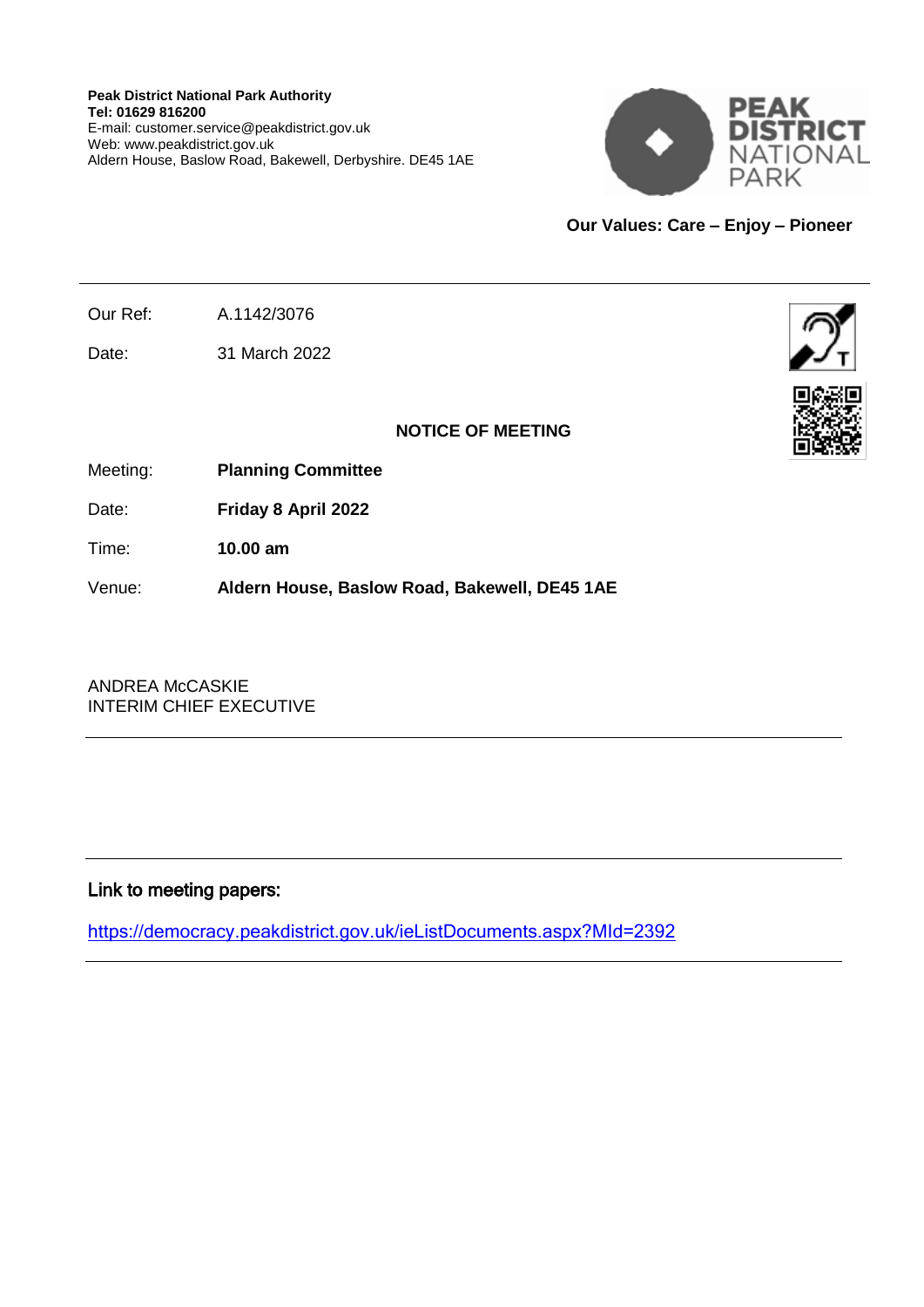### **AGENDA**

- **1. Roll call of Members Present, Apologies for Absence and Members' Declarations of Interest**
- **2. Minutes of previous meeting of 11 March 2022** *(Pages 5 - 10)*
- **3. Urgent Business**

### **4. Public Participation**

To note any questions or to receive any statements, representations, deputations and petitions which relate to the published reports on Part A of the Agenda.

- **5. Conservation of Habitats and Species Regulations 2019 - Creation of steps and improvement of surfacing to a very heavily used right of way. Installation of new access furniture at Thors Cave, Wetton (NP/SM/1121/1255, ALN)** *(Pages 11 - 16)* Site Plan
- **6. Full Application - Creation of steps and improvement of surfacing to a very heavily used right of way. Installation of new access furniture at Thors Cave, Wetton, (NP/SM/1121/1255, ALN)** *(Pages 17 - 28)* Site Plan
- **7. Full Application - Conversion of field barn to dwelling at Twin Dales Barn, field to west of Over Haddon, (NP/DDD/0122/0074), ALN** *(Pages 29 - 42)* Site Plan
- **8. Full Application - Proposed agricultural building to house and feed livestock and store fodder at South View Farm, Washhouse Bottom, Little Hucklow (NP/DDD/0821/0916 SPW)** *(Pages 43 - 52)* Site Plan
- **9. S73 Application - Variation of Condition 23 on planning approval no NP/DDD/1220/1211 for the change of use of barns to create 2 holiday cottages with associated works to buildings; minor alterations to listed farmhouse to enable its use as a holiday cottage; associated works to access at Greenwood Farm, Sheffield Road, Hathersage (NP/DDD/0721/0775 JK)** *(Pages 53 - 68)* Site Plan
- **10. Full Application - Conversion of the building to create new residential dwelling, external alterations, works of hard and soft landscaping, and other works incidental to the application, former Newfoundland Nursery, Sir William Hill Road, Grindleford (NP/DDD/0121/0025, BJT)** *(Pages 69 - 90)* Site Plan
- **11. Full Application - Change of use of land to additional domestic curtilage and extension to dwelling, for wheelchair accessible bedroom/wetroom and secure vehicle storage at Tideslow Farm, Tideswell (NP/DDD/1121/1260, AM)** *(Pages 91 - 102)* Site Plan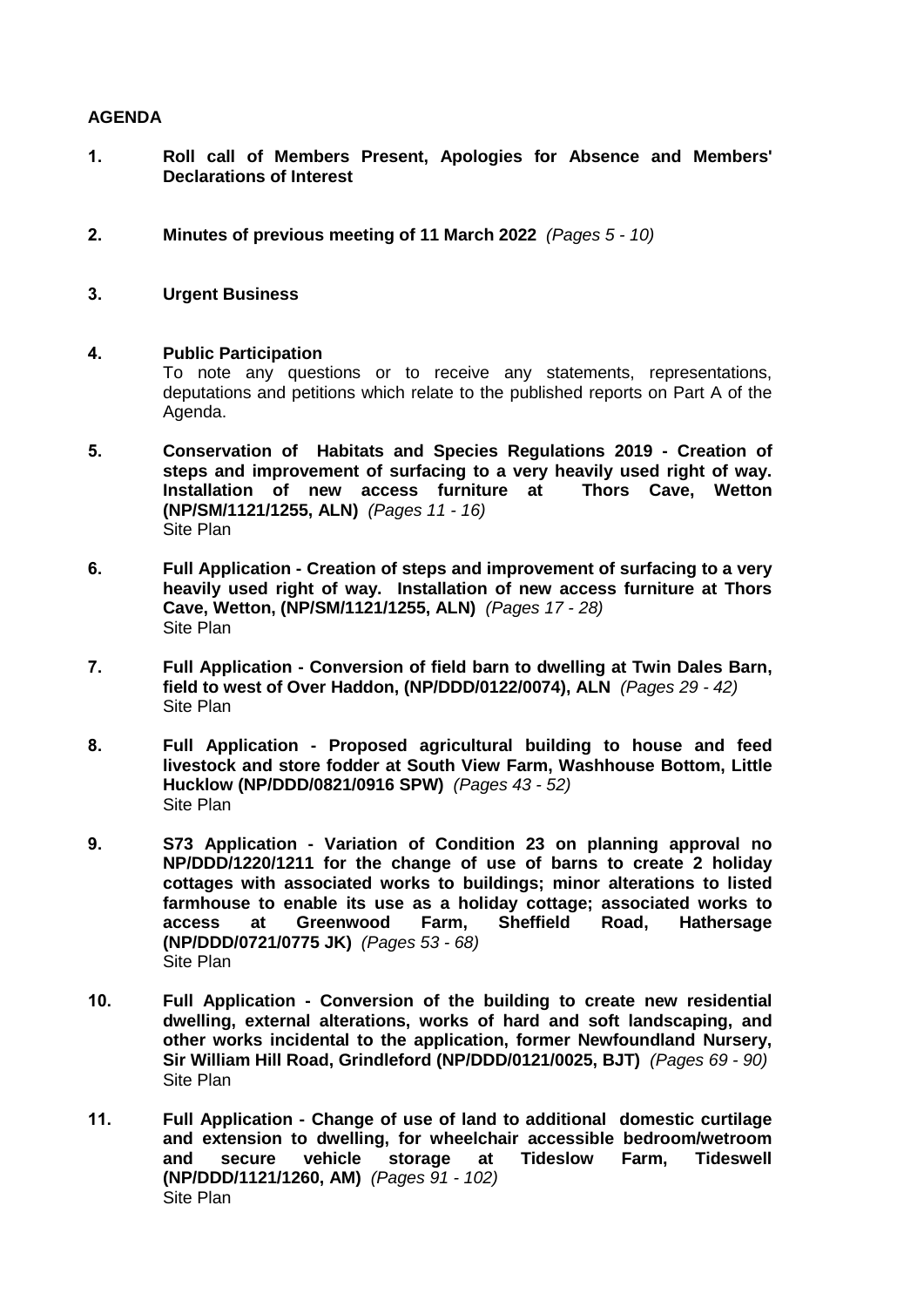**12. Monitoring & Enforcement Annual Review - APRIL 2022 (A.1533/AJC)** *(Pages 103 - 108)*

## **13. Head of Law Report - Planning Appeals (A.1536/AMC)** *(Pages 109 - 110)*

### **Duration of Meeting**

In the event of not completing its business within 3 hours of the start of the meeting, in accordance with the Authority's Standing Orders, the Committee will decide whether or not to continue the meeting. If the Authority decides not to continue the meeting it will be adjourned and the remaining business considered at the next scheduled meeting.

If the Committee has not completed its business by 1.00pm and decides to continue the meeting the Chair will exercise discretion to adjourn the meeting at a suitable point for a 30 minute lunch break after which the committee will re-convene.

### **ACCESS TO INFORMATION - LOCAL GOVERNMENT ACT 1972 (as amended)**

#### **Agendas and reports**

Copies of the Agenda and Part A reports are available for members of the public before and during the meeting on the website [http://democracy.peakdistrict.gov.uk](http://democracy.peakdistrict.gov.uk/)

#### **Background Papers**

The Local Government Act 1972 requires that the Authority shall list any unpublished Background Papers necessarily used in the preparation of the Reports. The Background Papers referred to in each report, PART A, excluding those papers that contain Exempt or Confidential Information, PART B, can be inspected on the Authority's website.

#### **Public Participation and Other Representations from third parties**

In response to the Coronavirus (Covid -19) emergency our head office at Aldern House in Bakewell has been closed. However as the Coronavirus restrictions ease the Authority is returning to physical meetings but within current guidance. Therefore meetings of the Authority and its Committees may take place at venues other than its offices at Aldern House, Bakewell. Public participation is still available and anyone wishing to participate at the meeting under the Authority's Public Participation Scheme is required to give notice to the Head of Law to be received not later than 12.00 noon on the Wednesday preceding the Friday meeting. The Scheme is available on the website <http://www.peakdistrict.gov.uk/looking-after/about-us/have-your-say> or on request from the Democratic and Legal Support Team 01629 816352, email address: [democraticandlegalsupport@peakdistrict.gov.uk.](mailto:democraticandlegalsupport@peakdistrict.gov.uk)

#### **Written Representations**

Other written representations on items on the agenda, except those from formal consultees, will not be reported to the meeting if received after 12 noon on the Wednesday preceding the Friday meeting.

#### **Recording of Meetings**

In accordance with the Local Audit and Accountability Act 2014 members of the public may record and report on our open meetings using sound, video, film, photograph or any other means this includes blogging or tweeting, posts on social media sites or publishing on video sharing sites. If you intend to record or report on one of our meetings you are asked to contact the Democratic and Legal Support Team in advance of the meeting so we can make sure it will not disrupt the meeting and is carried out in accordance with any published protocols and guidance.